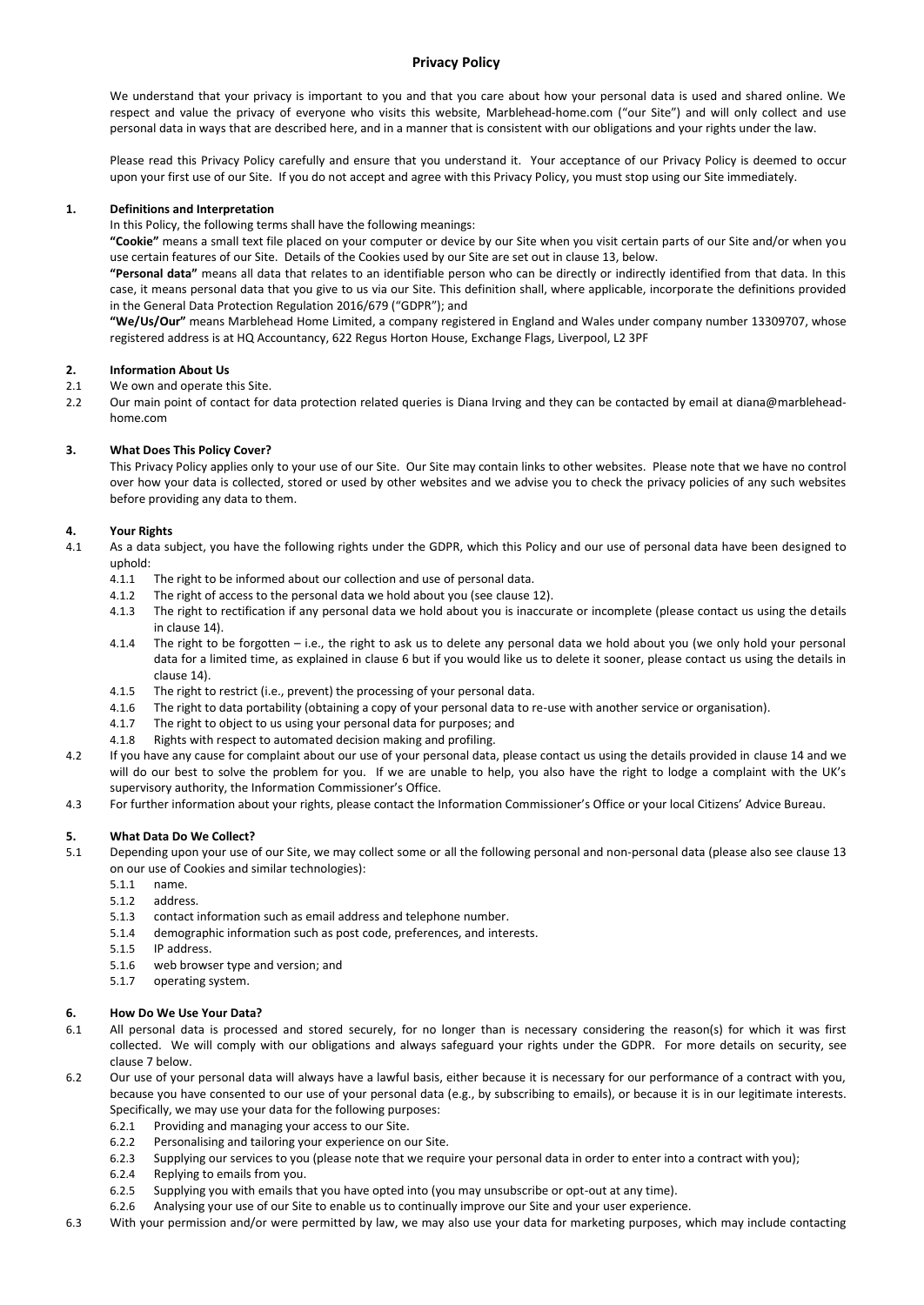you by email with information, news and offers on our services. We will not, however, send you any unsolicited marketing or spam and will take all reasonable steps to ensure that we fully protect your rights and comply with our obligations under GDPR and the Privacy and Electronic Communications (EC Directive) Regulations 2003.

- 6.4 Third parties whose content appears on our Site may use third party Cookies, as detailed below in clause 13. Please refer to clause 13 for more information on controlling Cookies. Please note that we do not control the activities of such third parties or the data they collect and use, and we advise you to check the privacy policies of any such third parties.
- 6.5 You have the right to withdraw your consent to us using your personal data at any time and to request that we delete it.
- 6.6 We do not keep your personal data for any longer than is necessary considering the reason(s) for which it was first collected.

## **7. How and Where Do We Store Your Data?**

- 7.1 We only keep your personal data for as long as we need to in order to use it as described above in clause 6, and/or for as long as we have your permission to keep it.
- 7.2 Your data will be stored in the UK
- 7.3 Data security is very important to us and to protect your data, we have taken suitable measures to safeguard and secure data collected through our Site.

## **8. Do We Share Your Data?**

- 8.1 We may sometimes contract with other third parties to supply services to you on our behalf. These may include search engine facilities, sub-contractors and suppliers, affiliates, and joint ventures. In some cases, these third parties may require access to some or all your data. Where any of your data is required for such a purpose, we will take all reasonable steps to ensure that your data will be handled safely, securely and in accordance with your rights, our obligations, and the obligations of the third party under the law.
- 8.2 We may compile statistics about the use of our Site including data on traffic, usage patterns, user numbers, sales, and other information. All such data will be anonymised and will not include any personally identifying data or any anonymised data that can be combined with other data and used to identify you. We may, from time to time, share such data with third parties such as prospective investors, affiliates, partners, and advertisers. Data will only be shared and used within the bounds of the law.
- 8.3 We may sometimes use third party data processors that are located outside of the European Economic Area ("the EEA") (The EEA consists of all EU member states, plus Norway, Iceland, and Liechtenstein). Where we transfer any personal data outside the EEA, we will take all reasonable steps to ensure that your data is treated as safely and securely as it would be within the UK and under the GDPR.
- 8.4 In certain circumstances, we may be legally required to share certain data held by us, which may include your personal data, for example, where we are involved in legal proceedings, where we are complying with legal requirements, a court order, or a governmental authority.

## **9. What Happens If Our Business Changes Hands?**

- 9.1 We may, from time to time, expand or reduce our business and this may involve the sale and/or the transfer of control of all or part of our business. Any personal data that you have provided will, where it is relevant to any part of our business that is being transferred, be transferred along with that part and the new owner or newly controlling party will, under the terms of this Privacy Policy, be permitted to use that data only for the same purposes for which it was originally collected by us.
- 9.2 If any of your data is to be transferred in such a manner, you will not be contacted in advance and informed of the changes.

## **10. How Can You Control Your Data?**

- 10.1 In addition to your rights under the GDPR, set out in clause 4, when you submit personal data to us via email or via our Site, you may be given options to restrict our use of your data. We aim to give you strong controls on our use of your data for direct marketing purposes (including the ability to opt-out of receiving emails from us which you may do by unsubscribing using the links provided in our emails and at the point of providing your details).
- 10.2 You may also wish to sign up to one or more of the preference services operating in the UK: The Telephone Preference Service ("the TPS"), the Corporate Telephone Preference Service ("the CTPS"), and the Mailing Preference Service ("the MPS"). These may help to prevent you receiving unsolicited marketing. Please note, however, that these services will not prevent you from receiving marketing communications that you have consented to receiving.

#### **11. Your Right to Withhold Information**

- 11.1 You may access certain areas of our Site without providing any data at all. However, to use all features and functions available on our Site, you may be required to submit or allow for the collection of certain data.
- 11.2 You may restrict our use of Cookies. You can choose to enable or disable Cookies in your internet browser. Most internet browsers also enable you to choose whether you wish to disable all cookies or only third-party Cookies. By default, most internet browsers accept Cookies, but this can be changed. For further details, please consult the help menu in your internet browser or the documentation that came with your device.

#### **12. How Can You Access Your Data?**

You have the right to ask for a copy of any of your personal data held by us (where such data is held). Please contact us for more details using the contact details below in clause 14.

## **13. Our Use of Cookies**

- 13.1 All Cookies used by and on our Site are used in accordance with current Cookie law.
- 13.2 We may place and access first party and third-party Cookies on your computer or device, to facilitate and improve your experience of our Site and to provide and improve our services.
- 13.3 First party Cookies are those placed directly by us and are used only by us. Third party Cookies are those placed by websites, services and/or parties other than us. These Cookies are not integral to the functioning of our Site and your use and experience of our Site will not be impaired by refusing consent to them.
- 13.4 Before Cookies are placed on your computer or device, you will be shown a pop-up requesting your consent to set those Cookies. By giving your consent to the placing of Cookies, you are enabling us to provide the best possible experience and service to you. You may, if you wish, deny consent to the placing of Cookies; however certain features of our Site may not function fully or as intended.
- 13.5 Certain features of our Site depend on Cookies to function. Cookie Law deems these Cookies to be "strictly necessary". These Cookies are also shown above. Your consent will not be sought to place these Cookies, but it is still important that you are aware of them. You